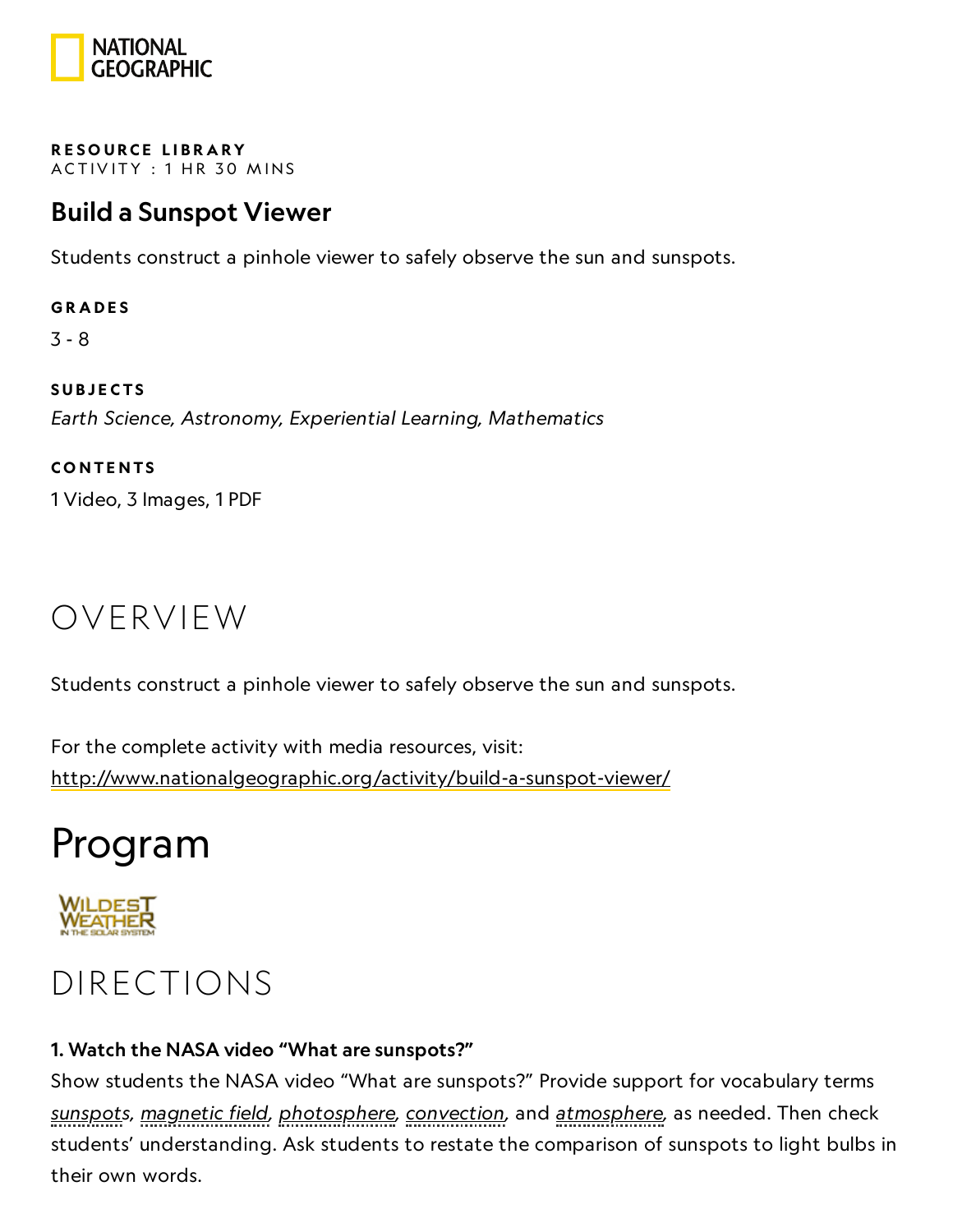### 2. Introduce the activity and safety concerns.

Explain to students that looking directly at the sun is very dangerous and can cause permanent damage to human eyes. Make sure that students understand that no one—not even scientists—ever look directly at the sun. Instead, scientists use methods that allow them to observe the sun indirectly. In this activity, students will build a pinhole viewer that will allow them to observe the sun indirectly and safely.

#### 3. Have students build a pinhole viewer to view sunspots.

Divide students into small groups of 3 or 4. Before students begin, project the step-by-step illustration for them to refer to as they build their viewers.

- Take the cardboard box and cut a 2 centimeter x 2 centimeter hole at one end.
- Tape a piece of aluminum foil over the hole, making sure it is taut.
- Carefully use the pushpin or sewing needle to poke a hole into the foil.
- At the opposite side of the box, cut a small window about 1 centimeter from the end. The window should be no larger than 10 centimeters x 3 centimeters. Make sure that the window is no wider than the side of the box.
- Tape a piece of white paper to the inside of the box. This will be your viewing screen.
- Aim the pinhole side of the projector at the sun. Keep positioning the projector until you have the image of the sun on your screen. It will appear to be a white disk.

#### 4. Have students make a math connection.

Tell students that they can gather data from their sunspot viewer activity to calculate, or figure out, the diameter of the sun. First model, and then have them do the following steps in order:

- Draw a circle around the image of the projected sun on the paper. Find the center of the circle by folding the circle twice making sure the outer edges of the circle line up. For a more precise method, students can use the chord bisector method, described below. Place a dot in the exact center of the circle.
- Draw any two chords, or line segments that cross in two places on the circumference of the circle.
- Draw a line segment perpendicular (at a 90° angle) to the chord toward the center of the circle.
- Repeat with the second chord.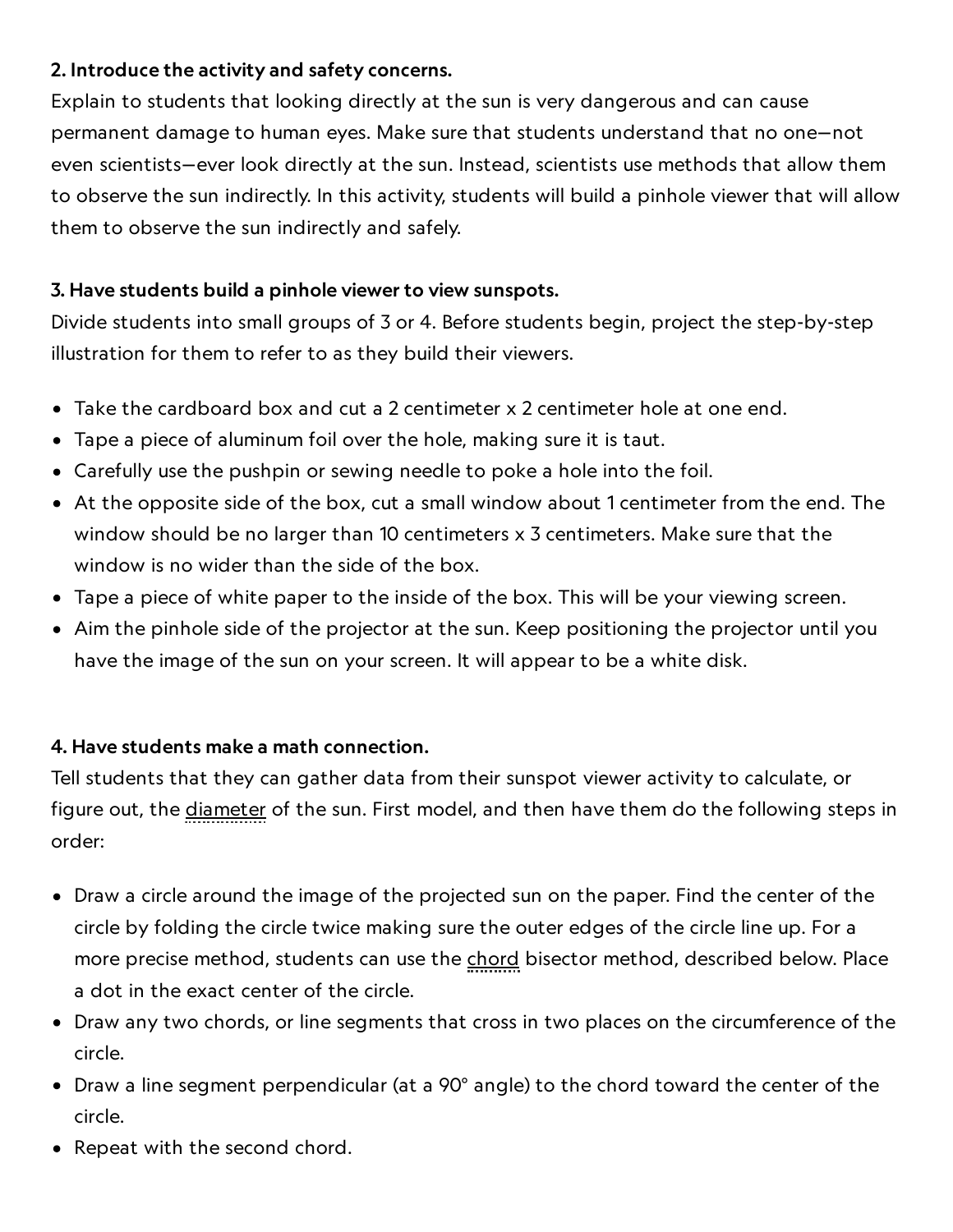- Find the center of the circle at the point where the two perpendicular lines drawn intersect or cross.
- Then, use a ruler to measure the distance from the center of the circle to one side of the circle in centimeters. This is the radius of the circle. Multiply the radius by 2 to calculate the diameter.
- Use a ruler to measure the distance from the pinhole to the paper. The pinhole is on the opposite side of the box from the paper. Calculate the distance by measuring the length of the box. Measure using centimeters.
- Finally, use this formula: Diameter of the image of the sun  $\div$  distance from the pinhole to the paper × distance from Earth to sun, approximately 149,600,000 kilometers (92,957,130 miles) = diameter of the sun

Note that students should arrive at a result for the diameter of the sun that is approximately 1.4 million kilometers (870,000 miles). Explain the relative size of the Earth and the sun. Tell students that the sun's diameter is about 100 times that of the Earth.

### 5. Have students use their pinhole camera to track sunspots over a period of time.

Explain to students that sunspots can serve as markers to help us see the sun's rotation. Distribute one copy of the worksheet Sunspot Mapping Grid to each group. Ask groups to sketch and label each sunspot for 10 days.

### 6. Have a whole-class discussion about what students observed over time.

After students have tracked sunspots for ten days, have a whole-class discussion about what they observed. Ask:

- Have the sunspots moved? Describe their movement.
- Have the shapes and sizes of the sunspots changed? How?
- Are there fewer sunspots or more sunspots? Why do you think that is?
- What did you learn about the sun's rotation by tracking sunspots over time?

Students should understand that the sun rotates, which causes sunspots to vary over time in a regular and somewhat predictable way.

## TipSafety

Periodically remind students to never look directly at the sun. Make sure students understand they can cause irreversible damage to their eyes without using the proper equipment and techniques to view the sun.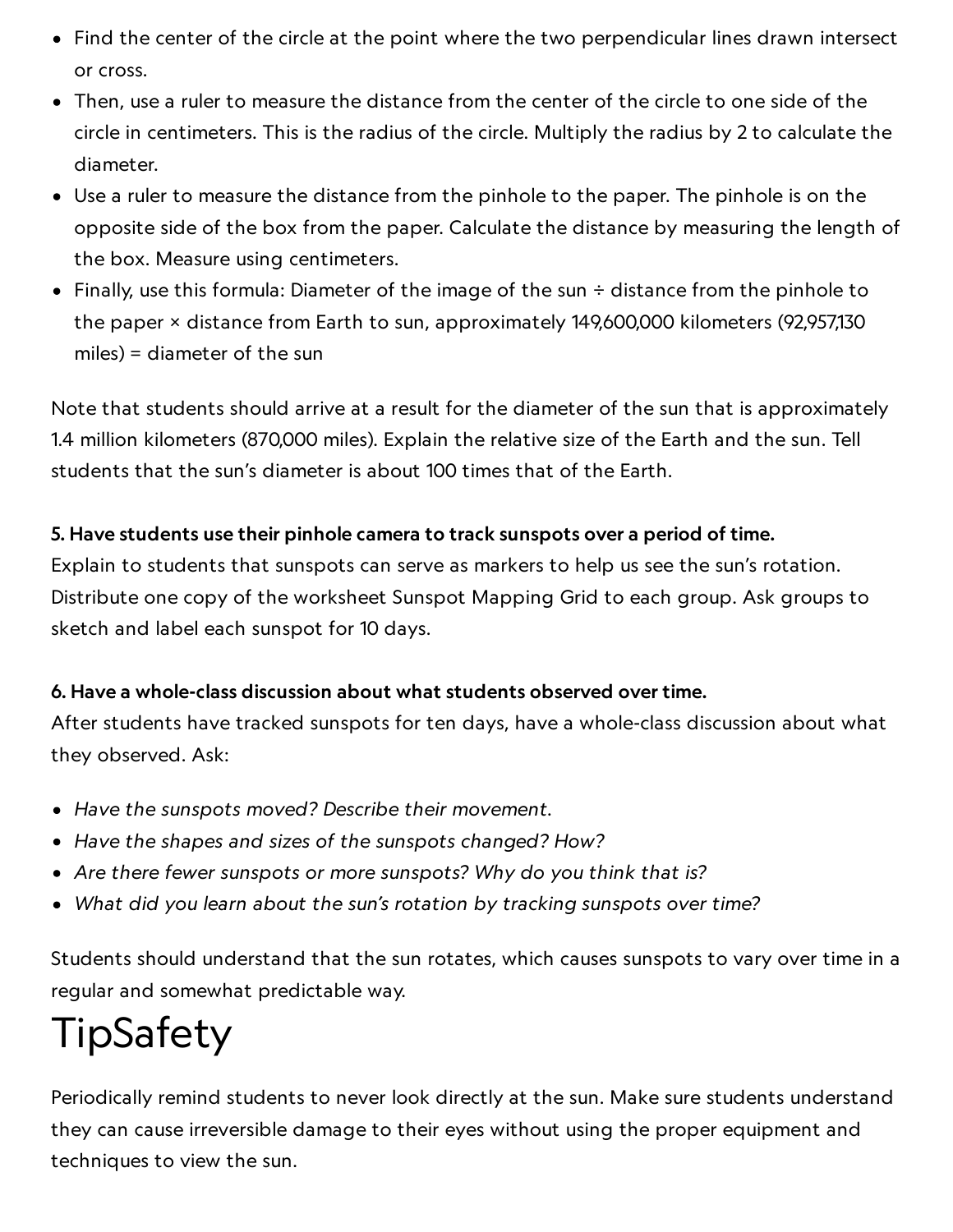# Modification

Simplify Step 4 for students in younger grades. Instead of using the chord bisector method, have them trace, cut, and fold the circle in half. Then measure that line to establish diameter.

## Informal Assessment

Have each student write a brief paragraph defining what sunspots are and explaining what can be learned about the sun's rotation by tracking sunspots. Encourage students to use vocabulary terms sunspots, magnetic field, and photosphere in their paragraphs.

# Extending the Learning

Have students use the National Geographic sun interactive The [Center](http://science.nationalgeographic.com/science/space/solar-system/sun-article.html) of it All to learn more about surface features of the sun, such as sunspots, solar flares, and solar prominences.

## OBJECTIVES

# Subjects & Disciplines

### Earth Science

- Astronomy
- Experiential Learning
- Mathematics

## Learning Objectives

### Students will:

- explain the importance of safety when observing the sun
- gather data and calculate the diameter of the sun
- track sunspots and make observations about them

# Teaching Approach

Learning-for-use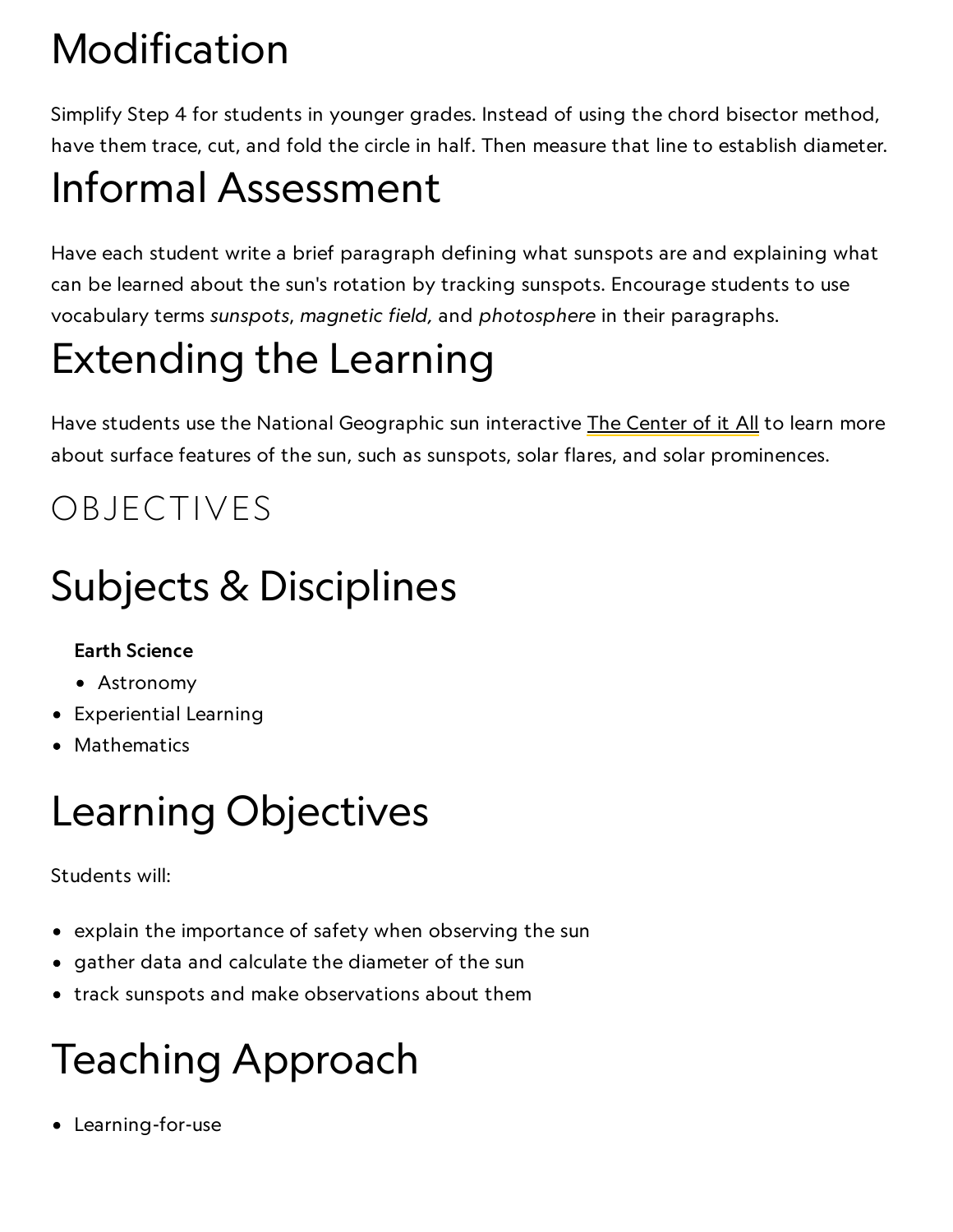# Teaching Methods

- Cooperative learning
- Discussions
- Hands-on learning
- Inquiry

# Skills Summary

This activity targets the following skills:

- 21st Century Student Outcomes
	- Learning and Innovation Skills
		- [Communication](http://www.p21.org/index.php?option=com_content&task=view&id=261&Itemid=120) and Collaboration
- Critical Thinking Skills
	- Analyzing
	- Creating
	- Understanding

## National Standards, Principles, and Practices

## NCTM PRINCIPLES AND STANDARDS FOR SCHOOL MATHEMATICS

• Algebra (6-8) [Standard](http://www.nctm.org/standards/content.aspx?id=26821) 4:

Analyze change in various contexts

• Data Analysis & [Probability](http://www.nctm.org/standards/content.aspx?id=26824) (6-8) Standard 2:

Select and use appropriate statistical methods to analyze data

• [Geometry](http://www.nctm.org/standards/content.aspx?id=26814) (3-5) Standard 2:

Specify locations and describe spatial relationships using coordinate geometry and other representational systems

## NATIONAL SCIENCE EDUCATION STANDARDS

### • (5-8) [Standard](http://www.nap.edu/openbook.php?record_id=4962&page=149) B-3:

Transfer of energy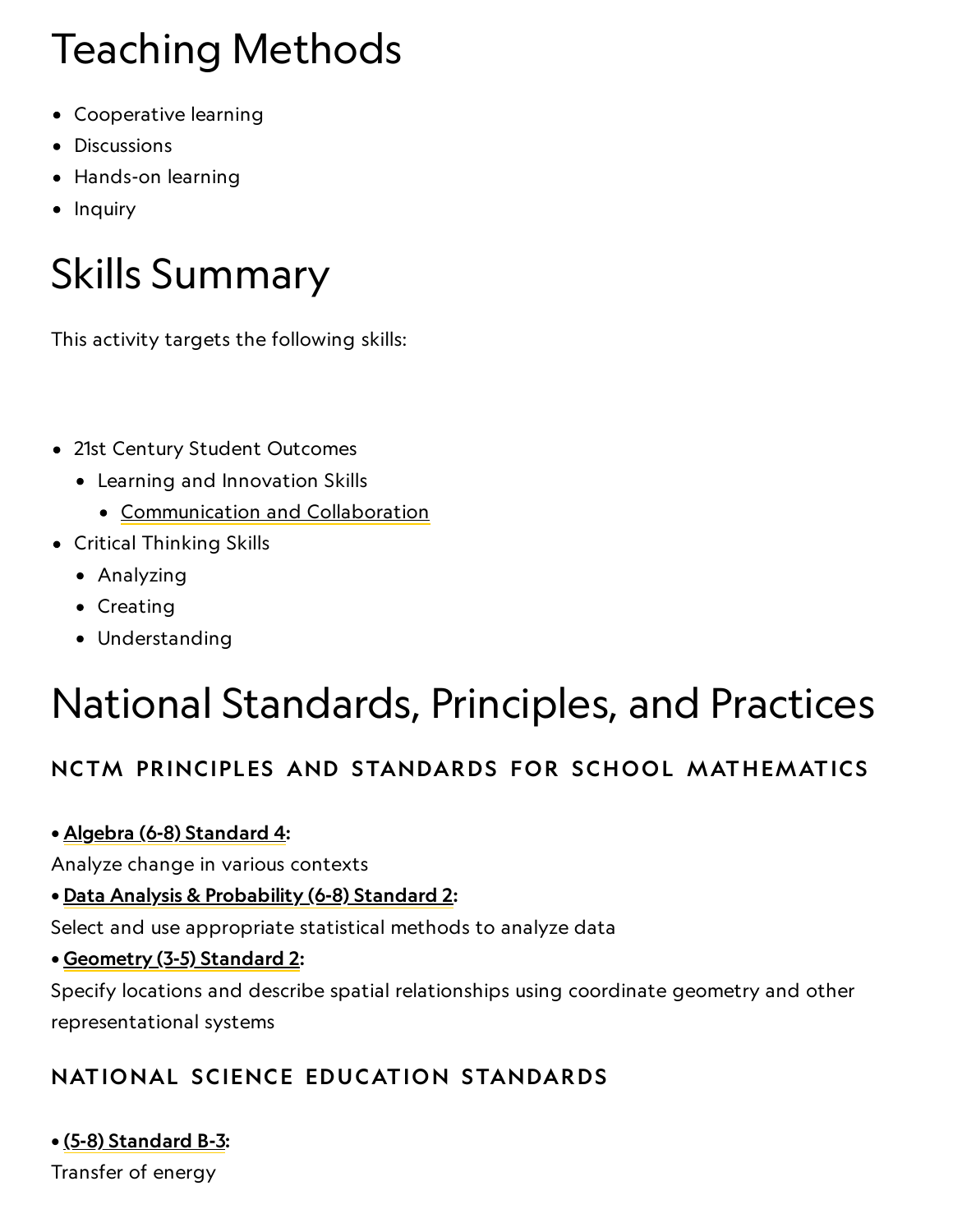### • (5-8) [Standard](http://www.nap.edu/openbook.php?record_id=4962&page=158) D-3: Earth in the solar system • (K-4) [Standard](http://www.nap.edu/openbook.php?record_id=4962&page=130) D-2: Objects in the sky

### ISTE STANDARDS FOR STUDENTS (ISTE STANDARDS\*S)

#### • [Standard](http://www.iste.org/standards/nets-for-students) 2:

Communication and Collaboration

#### Preparation

### What You'll Need

### **MATERIALS YOU PROVIDE**

- Aluminum foil
- Pencils
- Rulers
- Sewing needles or push pins
- Shoeboxes, or 2-foot rectangular cardboard boxes
- Telescope or binoculars
- Transparent tape
- White paper
- White poster board

### REQUIRED TECHNOLOGY

- Internet Access: Required
- Tech Setup: 1 computer per classroom, Projector, Speakers
- Plug-Ins: Flash

### PHYSICAL SPACE

- Classroom
- Outdoor natural environment

### **SETUP**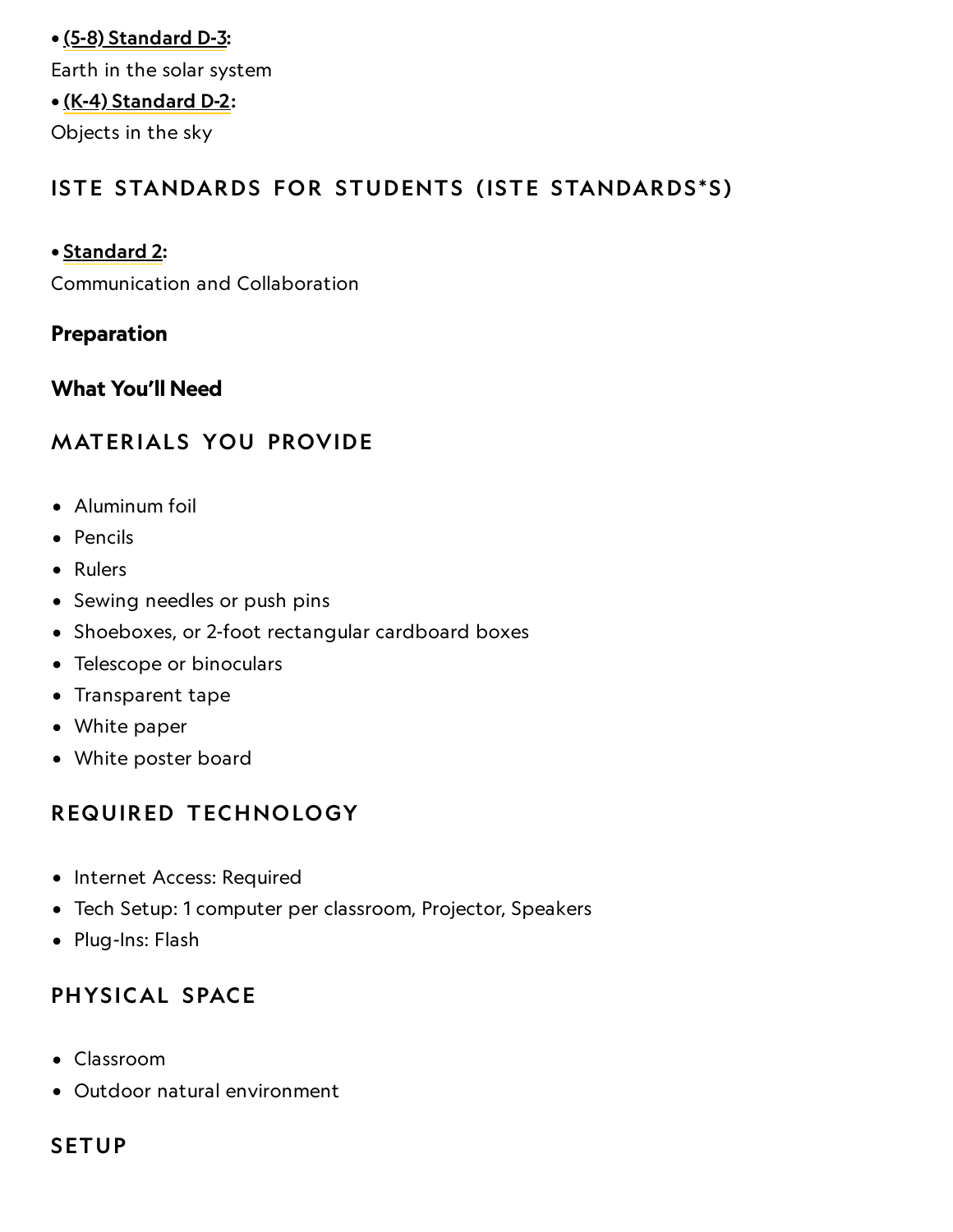Open space

### GROUPING

Small-group instruction

## OTHER NOTES

Ideally, this activity will take place over ten days.

## BACKGROUND & VOCABULARY

## Background Information

The sun is responsible for all life on Earth; it gives us light and heat. The sun is not a solid body; it is a giant ball of gas, made mostly of hydrogen and helium. The surface of the sun is called the photosphere. Sunspots are cooler regions on the sun, caused because of a strong magnetic field. Sunspots appear dark only because they are not as hot or bright as the area surrounding them. The average surface temperature of the sun is 6,273 Kelvin (6,000 degrees Celsius). Sunspots are about 4,773 Kelvin (4,500 degrees Celsius).

# Prior Knowledge

 $\mathsf{I}$ Recommended Prior Activities

• None

## Vocabulary

| <b>Term</b>     | Part of<br><b>Speech</b> | <b>Definition</b>                                                             |
|-----------------|--------------------------|-------------------------------------------------------------------------------|
| atmosphere noun |                          | layers of gases surrounding a planet or other celestial body.                 |
| chord           | noun                     | straight line segment joining and included between two points on a<br>circle. |
| convection      | noun                     | transfer of heat by the movement of the heated parts of a liquid or<br>gas.   |
| diameter        | noun                     | width of a circle.                                                            |